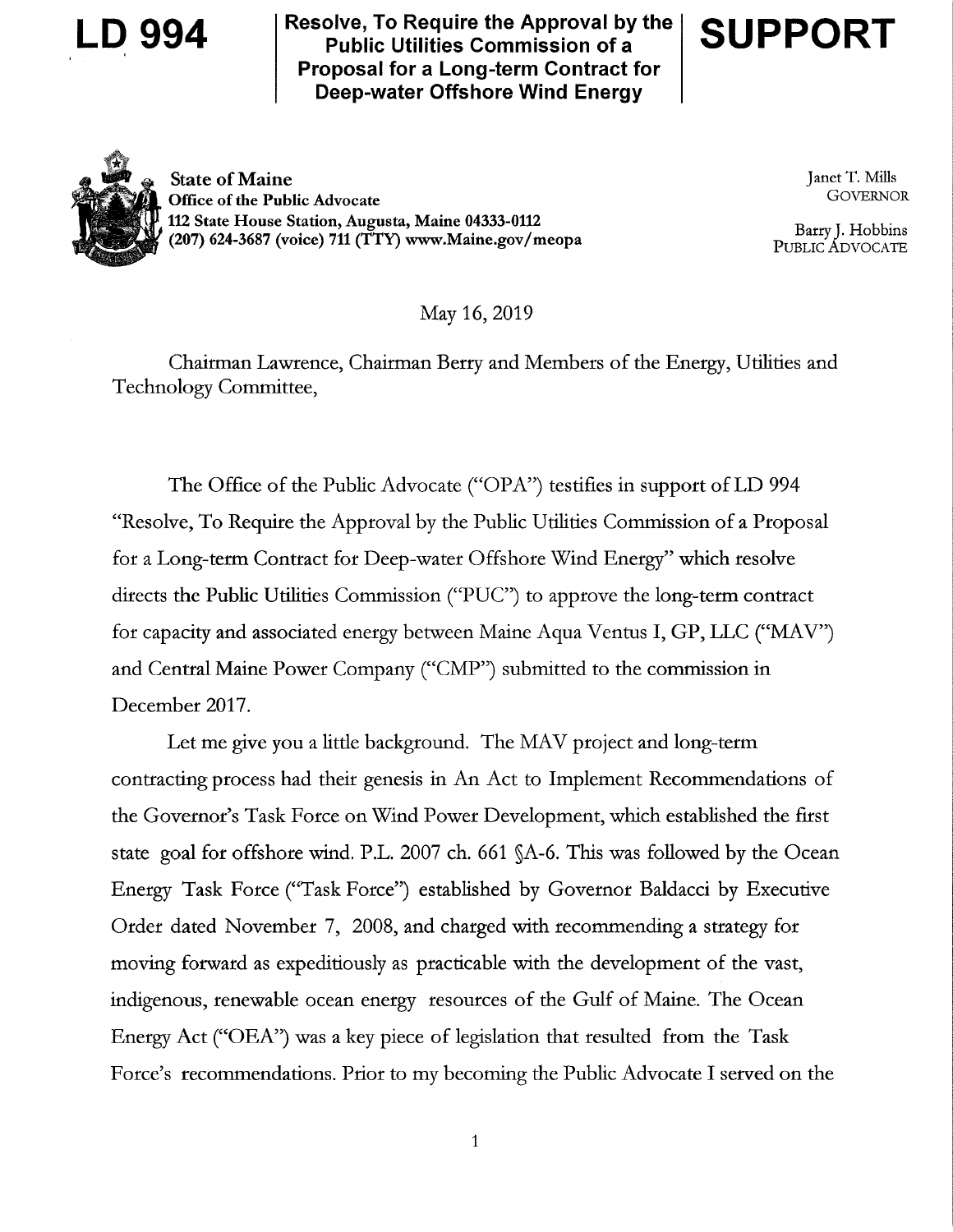$\mathsf{LD} \; 994 \qquad \begin{array}{l} \mid$  Resolve, To Require the Approval by the public Utilities Commission of a Proposal for a Long-term Contract for Deep-water Offshore Wind Energy

# **SUPPORT**

Ocean Energy Task Force, I was the sponsor of the OEA and I also chaired this committee in the 124\* Legislature, which enacted the OEA on a unanimous vote in both the House and Senate.

The Task Force found that renewable ocean energy has enormous promise to address state and regional energy needs, including energy independence and security; limiting exposure to the volatile costs and supplies of fossil fuels; attaining our greenhouse gas reduction goals; and stimulating economic opportunity for our citizens. Maine has significant offshore wind energy resources, which can play a role in addressing transportation and home heating needs.

The Task Force concluded that making the transition to off-shore energy (wind, tidal, and wave) when the time is right can provide Maine long-term price stability, domestic political control over its energy future, development of a new industry cluster, and jobs for Maine people. Increasing access to an energy resource with a fuel cost of zero for electricity, heat, and transport would provide Maine people with insurance against increases in oil and gas prices. The Task Force found that despite the hurdles that development of Maine's ocean energy resources will encounter along the way to commercialization, the potential benefits dictated concerted action now to ensure that Maine is positioned to capture the tremendous promise these resources can provide.

The Task Force also recommended that Maine act immediately to support the electrification of heating and transportation. It also predicted that commercialization of deep water offshore wind power was at least five to ten years down the road. The Task Force specifically noted the opportunity for Maine to leverage state and federal funding in pursuing ocean energy in general and offshore wind and the University-led effort that became MAV. The Task Force knew in 2009 that we needed to begin the process now, to clear obstacles

2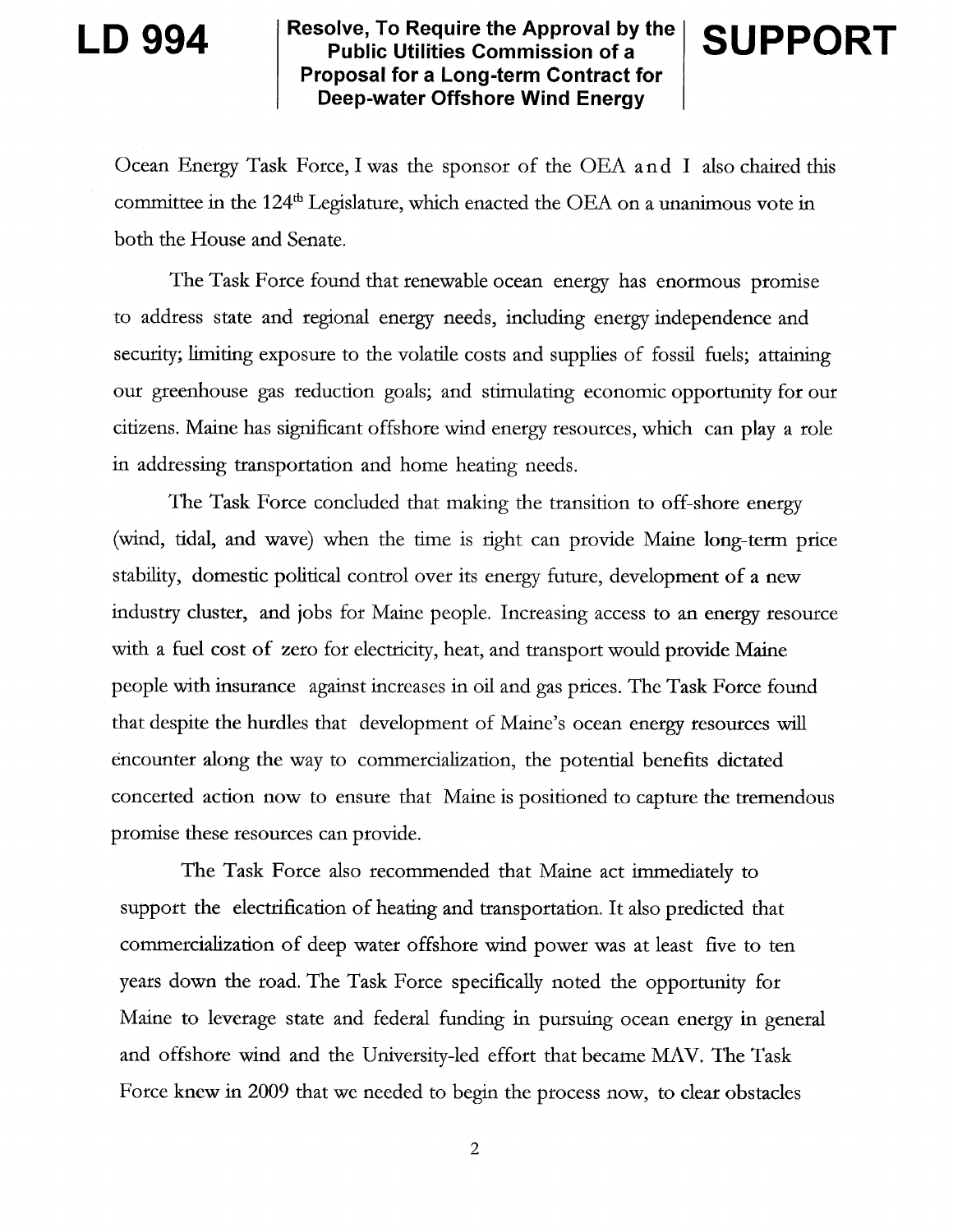# Resolve, To Require the Approval by the  $\mathbf{D}$  994  $\mathbf{S}$  |  $\mathbf{S}$  |  $\mathbf{S}$  |  $\mathbf{S}$  |  $\mathbf{S}$  |  $\mathbf{S}$  |  $\mathbf{S}$  |  $\mathbf{S}$  |  $\mathbf{S}$  |  $\mathbf{S}$  |  $\mathbf{S}$  |  $\mathbf{S}$  |  $\mathbf{S}$  |  $\mathbf{S}$  |  $\mathbf{S}$  |  $\mathbf{S}$  |  $\mathbf{S}$  |  $\mathbf{S}$  |  $\mathbf{S}$  | Proposal for a Long-term Contract for Deep-water Offshore Wind Energy

**SUPPORT** 

and cut lead time for future deployments. Now, in 2019, ten years later, Maine sits on the cusp of commercializing its significant offshore wind resources.

The Task Force understood that legislation – enacted by the Legislature, reviewed by the Governor - should play a key role in defining what is reasonable in light of goals to advance development of the State's renewable ocean energy resources, and suggested that the existing system benefit charge level at that time was a good benchmark for determining whether an ocean energy contract's rate impacts were reasonable.

When the Legislature enacted the OEA in 2010, it adopted virtually all of the Task Force's findings and recommendations. The preamble, finding sections, policies and activities prescribed by the Legislature in the OEA all point to the overarching issue of overreliance on oil to heat our homes and fuel our vehicles and fossil fuels to run our electric power plants. The OEA also includes the Task Force's additional finding that "climate change, caused primarily by the burning of fossil fuels, may in fact pose an even greater threat to the environment, economy, social fabric and human health."

The Legislature directed the Commission to issue a Request for Proposals for renewable ocean energy development projects  $-$  and to order our transmission and distribution utilities to enter into long term contracts with renewable ocean energy projects for capacity, energy, and renewable energy credits.

The Legislature set the stage for the MAV project in 2009 when it enacted an \$11 MM offshore wind research bond that was subsequently approved by voters, The Legislature acted again in 2013, when it passed the Omnibus Energy Act (PL. 2013 ch. and An Act to Provide for Economic Development with Offshore Wind Power (P.L. 2013 ch. 378) and specifically directed the Commission to conduct a second offshore energy solicitation and also specifically removed any doubt about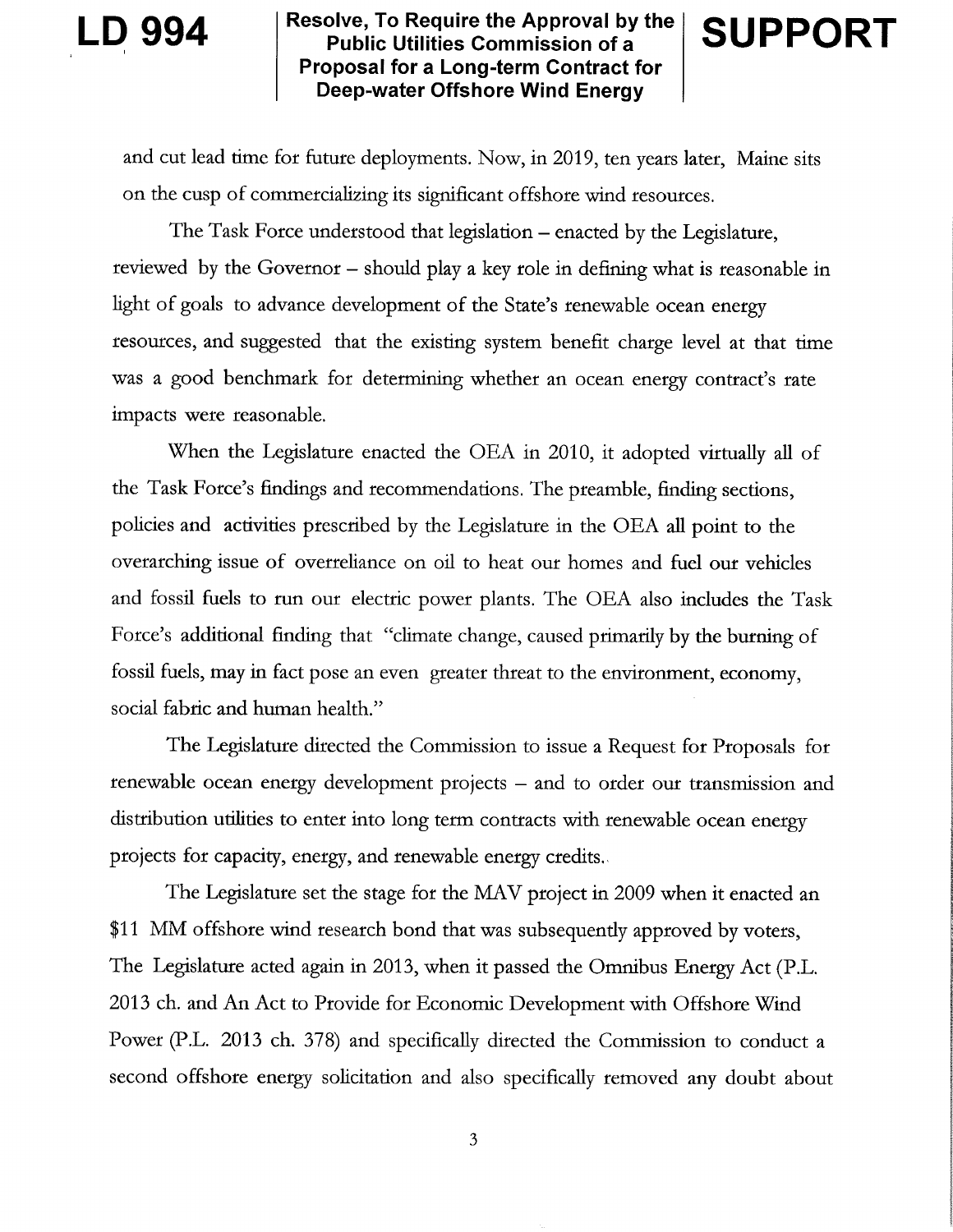# LD 994

Resolve, To Require the Approval by the  $\mid$ ve, To Require the Approval by the  $\mid$  SUPPOR<br>ublic Utilities Commission of a Proposal for a Long-term Contract for Deep-water Offshore Wind Energy

whether the MAV project would qualify to be considered under the OEA.

Maine has come a long way in the steadfast pursuit of our opportunities in ocean energy. For diverse reasons - including but not limited to the price and volatility of fossil fuels, and environmental and economic considerations - for over a decade Maine policy has unwaveringly supported offshore wind development within the statutory bounds created by the Legislature.

Unfortunately, in January of 2018 the PUC delayed the long-term contract approval and solicited public comment on whether to reopen the Request for Proposals.

In June 2018 the PUC voted not to address the long-term contract between Maine Aqua Ventus and CMP filed with the PUC in December 2017. A disappointing and shortsighted PUC decision.

It is imperative that for the Legislature to strongly affirm its support for the important project by directing the PUC to approve this long-term contract between Maine Aqua Ventus and CMP so that the Deep-water Offshore \X/ind Energy Pilot Project may move forward.

The process is nearly complete and this decade-long initiative to move towards commercialization. The Public Advocate urges the Commission to, paraphrasing the Legislature, make every effort to finalize a contract for MAV.

Thank you for your time, attention and consideration of this testimony. The Office of the Public Advocate looks forward to working with the Committee on LD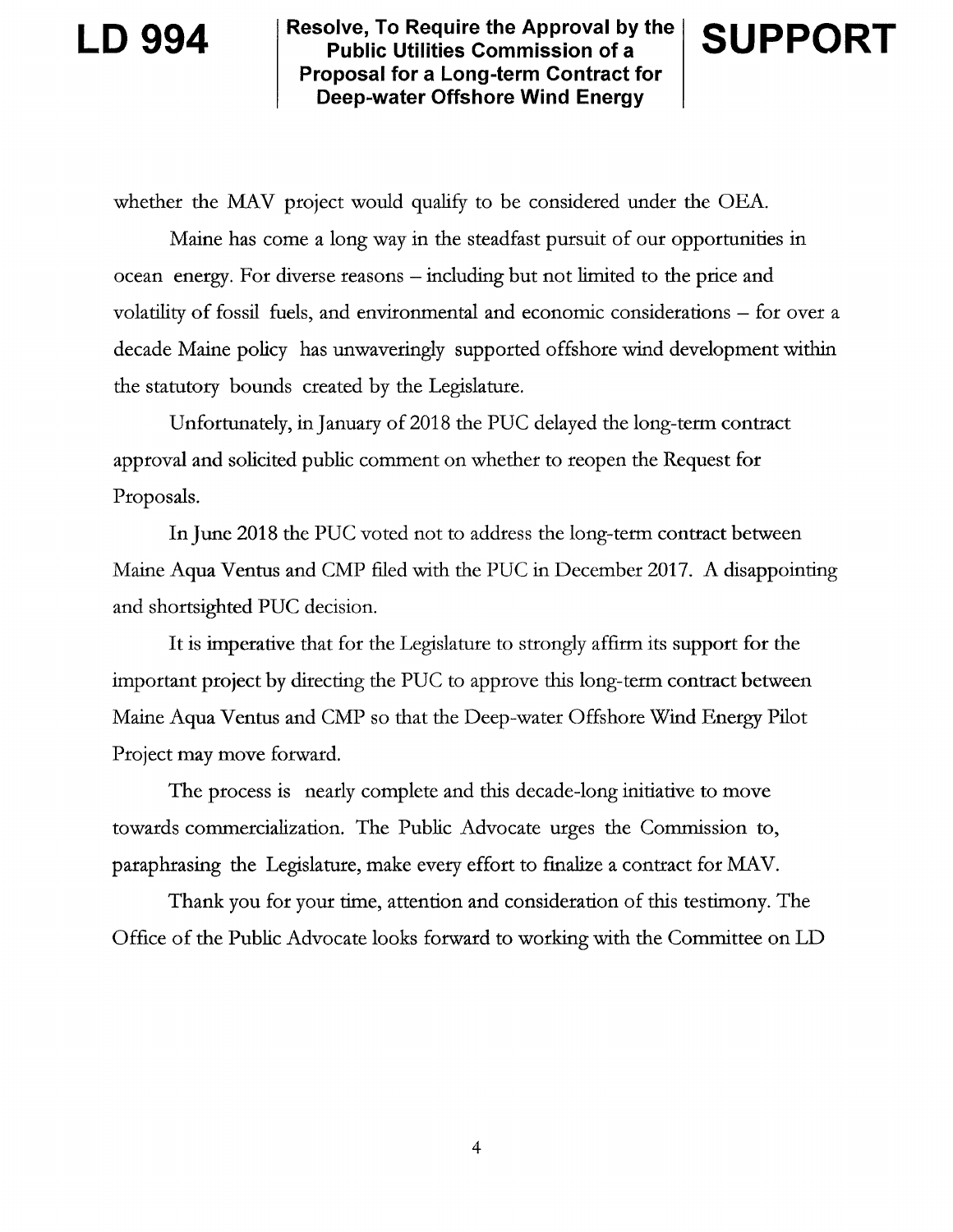

Resolve, To Require the Approval by the LD 994 Resolve, 10 Require the Approval by<br>Public Utilities Commission of a Proposal for a Long-term Contract for Deep-water Offshore Wind Energy



994, and will be present at the work session to assist the Committee in its consideration of this bill.

Respectfully submitted,

Ban J Holling

Barry]. Hobbins Public Advocate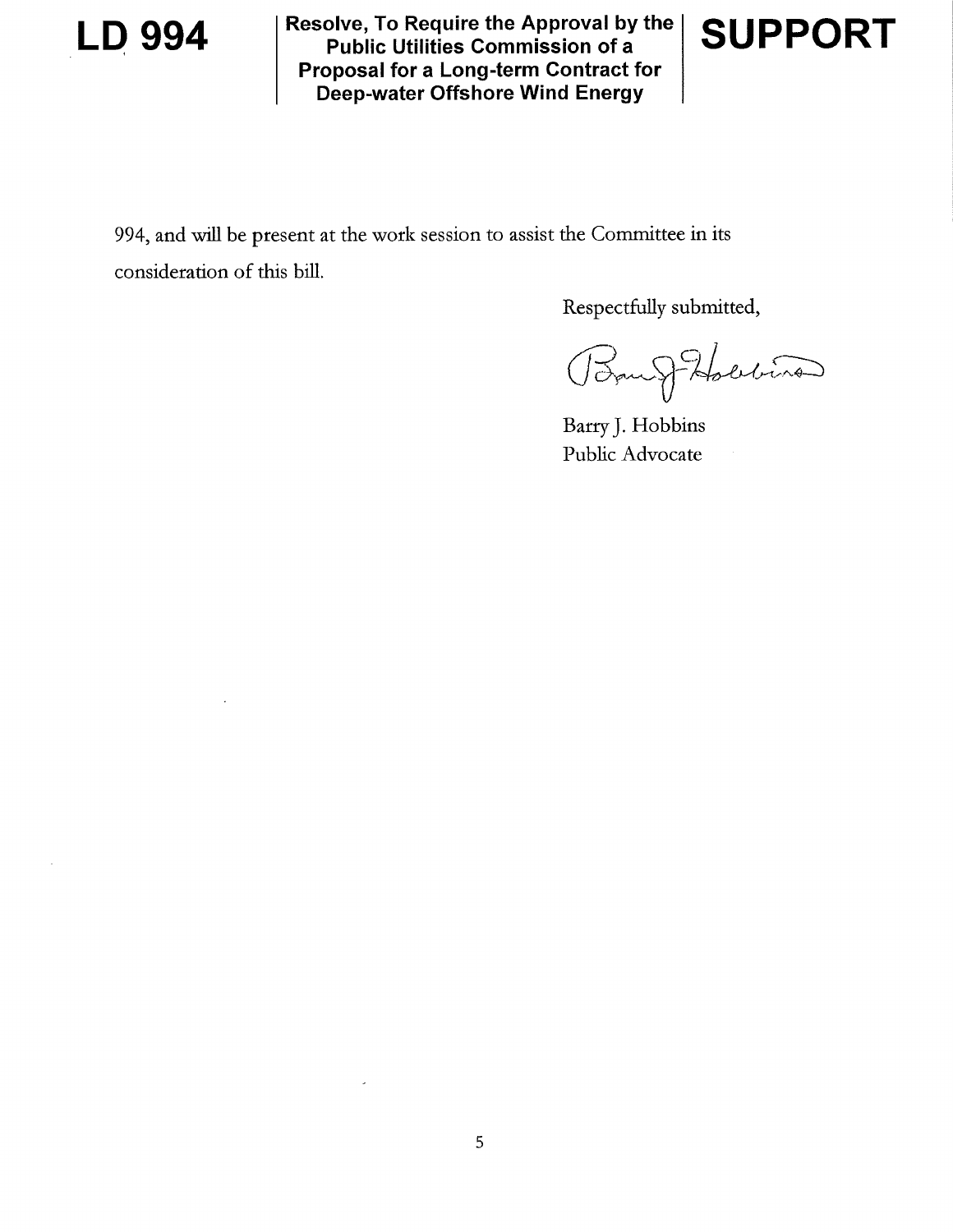## STATE OF MAINE PUBLIC UTILITIES COMMISSION

# MAINE PUBLIC UTILITIES

RE: Long-Term Contracting for Offshore Wind Energy & Tidal Energy Projects

Docket No. 2010-00235

# COMMISSION COMMENTS OF THE OFFICE OF THE PUBLIC ADVOCATE

February 21, 2018

### INTRODUCTION

The Office of the Public Advocate (the "Office") files these comments in response to the Maine Public Utilities Commission's (the "Commission") Order, dated January 24, 2018 (the "2018 Order"), seeking comment on whether the Commission should reopen its February 13, 2014 and February 19, 2014 Orders (the "2014 Orders") in this docket that approved a Term Sheet for the Maine Aqua Ventus offshore Wind demonstration project. For the reasons given below, this Office urges the Commission not to reopen the 2014 Orders. Not only does this Office see no changed circumstances of material consequence that would justify reopening; we believe that law and policy weigh against reopening a 4-year-old decision, even if some circumstances have changed. To paraphrase the Chief Executive in his recent State of the State address, businesses need the state and its agencies to be consistent more than compliant. Projects seeking to invest in Maine can comply with tough regulations as long as governmental policies and decisions are consistent, and "we don't change them every 3 months."

The Public Advocate notes that its suggestions regarding the Term Sheet have been addressed in the proposed power purchase agreement, and that it has no further

1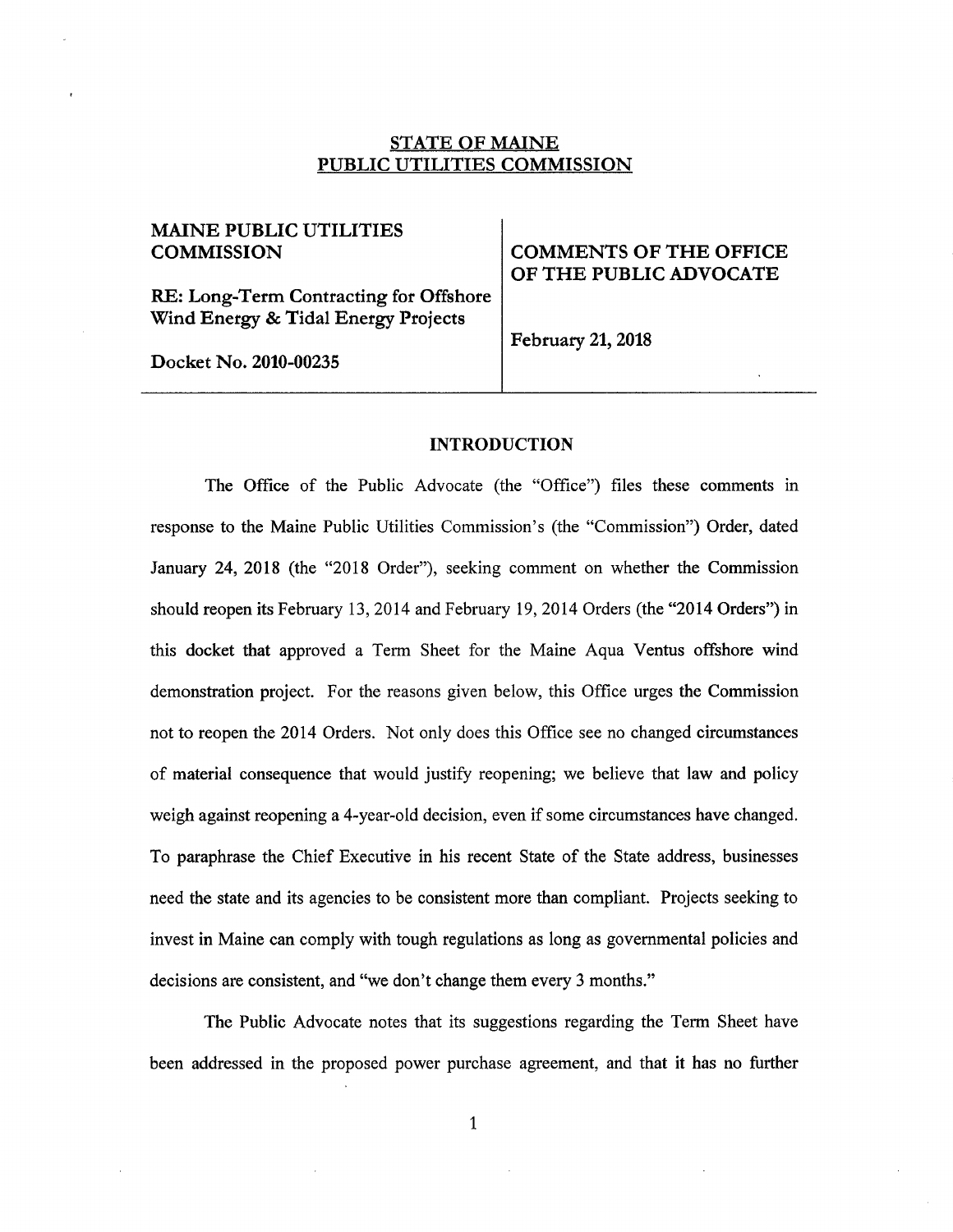suggestions for that document. Finally, the Public Advocate notes that the proposed power purchase agreement is consistent with the approved Term Sheet as well as the Commission's 2014 Orders and the directives of the Ocean Energy Act ("OEA"). P.L. 2009 ch. 615. The first state action related to this project occurred in 2007 and the decision in this docket on the project's Term Sheet was made in February 2014; the Commission should stay the course and allow this decade-long initiative to move ahead towards commercialization.

### PROCEDURAL HISTORY

The MAV project and the long-term contracting process whose conclusion is now before the Commission had their genesis in An Act to Implement Recommendations of the Governor's Task Force on Wind Power Development, which established the first state goal for offshore wind. P.L. 2007 ch. 661 §A-6. This was followed by the Ocean Energy Task Force established by Governor Baldacci by Executive Order dated November 7, 2008, and charged with recommending a strategy for moving forward as expeditiously as practicable with the development of the vast, indigenous, renewable ocean energy resources of the Gulf of Maine. The OEA was the key piece of legislation that resulted from the Task Force's recommendations. The current Public Advocate served on the Ocean Energy Task Force, was the sponsor of the OEA and chaired the Utilities and Energy Committee in the 124th Maine Legislature, which enacted the OEA.

As noted in the Task Force's December 2009 final report, renewable ocean energy has enormous promise to address state and regional energy needs, including energy independence and security; limiting exposure to the volatile costs and supplies of fossil fuels; attaining our greenhouse gas reduction goals; and stimulating economic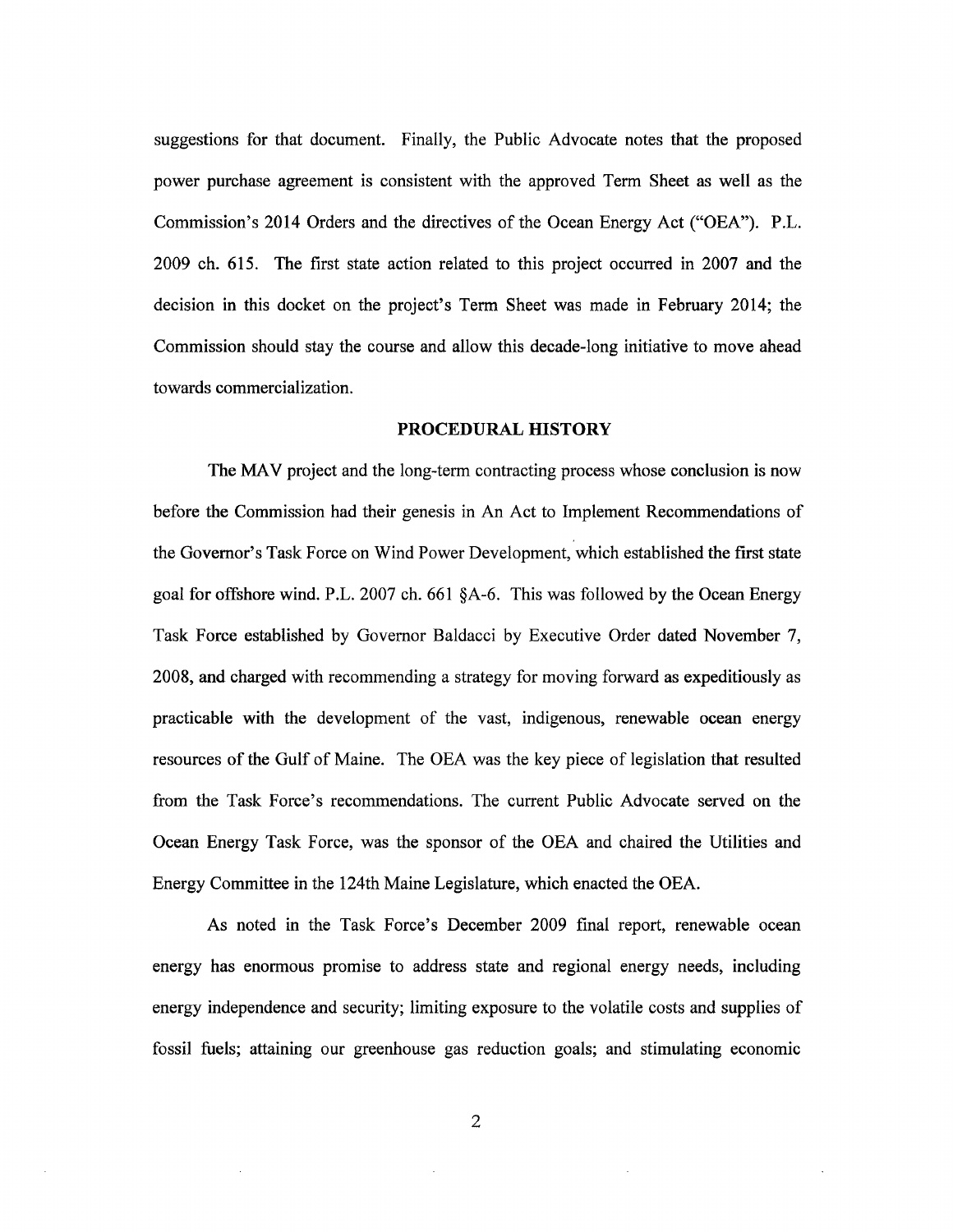opportunity for our citizens. Maine has significant offshore wind energy resources, which can play a role in addressing transportation and home heating needs. Our universities, research institutions and businesses can provide needed research capabilities, workforce, and industrial infrastructure to support this development.

The Task Force concluded that making the transition to off-shore energy (wind, tidal, and wave) when the time is right can provide Maine long-term price stability, domestic political control over its energy future, development of a new industry cluster, and jobs for Maine people. Increasing access to an energy resource with a fuel cost of zero for electricity, heat, and transport would provide Maine people with insurance against increases in oil and gas prices. The Task Force found that despite the hurdles that development of Maine's ocean energy resources will encounter along the way to commercialization, the potential benefits dictated concerted action now to ensure that Maine is positioned to capture the tremendous promise these resources can provide.

The Task Force also recommended that Maine act immediately to support the electrification of heating and transportation, the sectors responsible for the bulk of Maine families' energy budget, for consuming the vast majority of petroleum products, and for producing a significant share of greenhouse gas emissions in Maine.<sup>1</sup> In 2009, the Task Force predicted that commercialization of deep water offshore wind power was at least five to ten years down the road; noting that "If we wait until a catastrophe is upon us, we'll be starting from scratch and delay now will be our undoing."<sup>2</sup> The Task Force specifically noted the opportunity for Maine to leverage state and federal funding in pursuing ocean energy in general and offshore wind and the University-led effort that

<sup>&</sup>lt;sup>1</sup> Final Report of the Ocean Energy Task Force, December 2009, pages vi, x.

 $^2$  ld., page vi.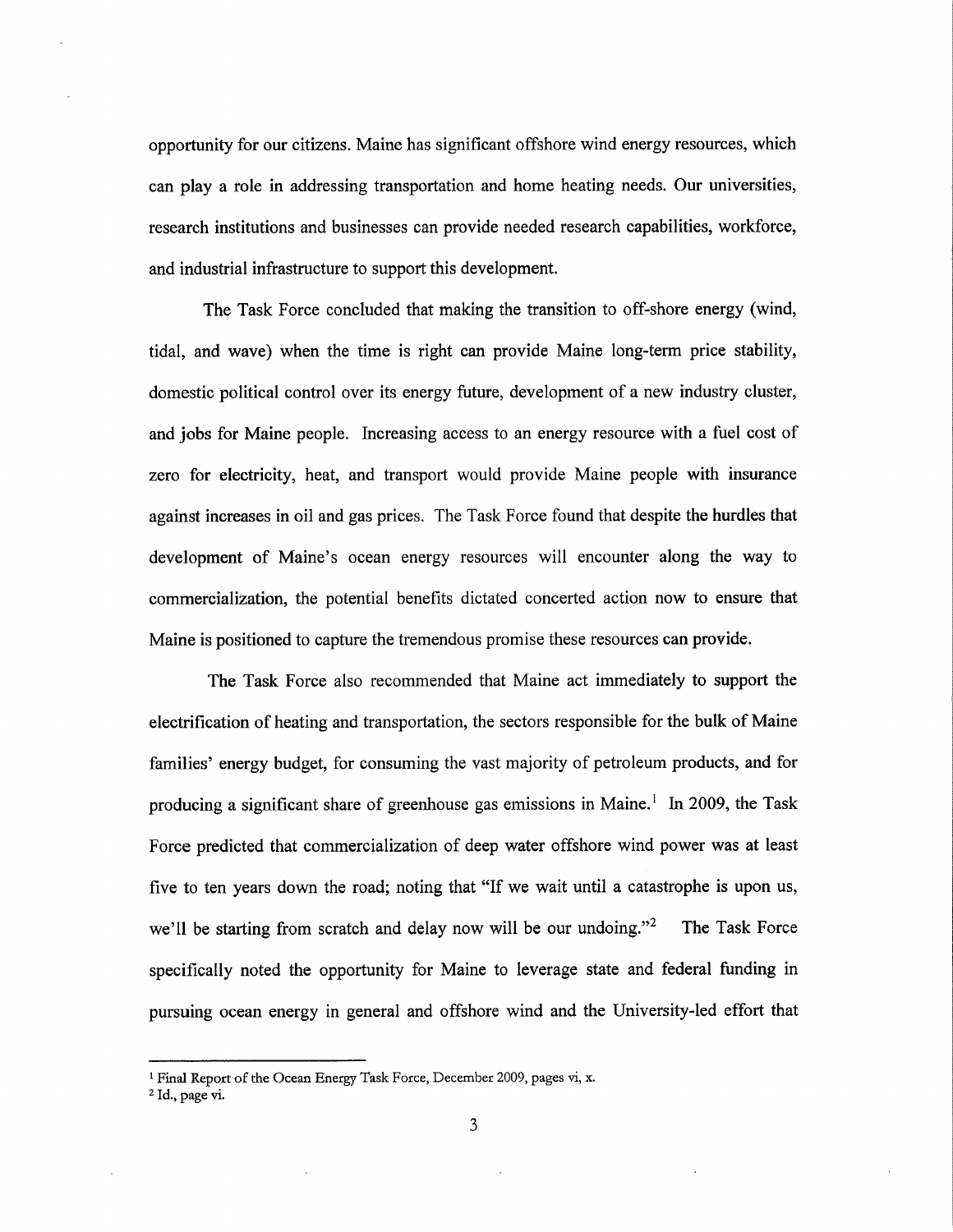became MAV.<sup>3</sup> The Task Force knew in 2009 that we needed to begin the process now, to clear obstacles and cut lead time for future deployments. Now, in 2019, ten years later, Maine sits on the cusp of commercializing its significant offshore wind resources.

The Task Force's key recommendation was that Maine promote and support nancing and development of renewable ocean energy projects and related businesses in Maine by amending state law to direct the Public Utilities Commission to issue a Request for Proposals for renewable ocean energy development projects and to direct transmission and distribution utilities to enter into long term contracts with renewable ocean energy projects for capacity, energy, and renewable energy credits, even if at an above market price, when the rate impact is determined to be reasonable given the benefits of these projects. $4$ 

The Task Force understood that legislation – enacted by the Legislature, reviewed by the Governor  $-$  should play a key role in defining what is reasonable in light of goals to advance development of the State's renewable ocean energy resources, and suggested that the existing system benefit charge level at that time was a good benchmark for determining whether an ocean energy contract's rate impacts were reasonable. But the Task Force noted that this entails a balancing exercise:

> On the one hand, Maine's electric rates are among the highest in the country, which undermines its competitive position and standard of living. At the same time, some rate impact may be necessary to promote development of Maine's offshore wind and tidal power industry, to reduce our fossil fuel dependence and greenhouse gas emissions, and to increase energy in-dependence by taking advantage of one of our greatest untapped natural resources. On balance, the Task Force believes that the rate impact should be no greater than the current system benefit charge, which

 $3$  ld., pages 19 (DOE grant to the University-led consortium) and 23 (initial state bond proposal). 4 Id., page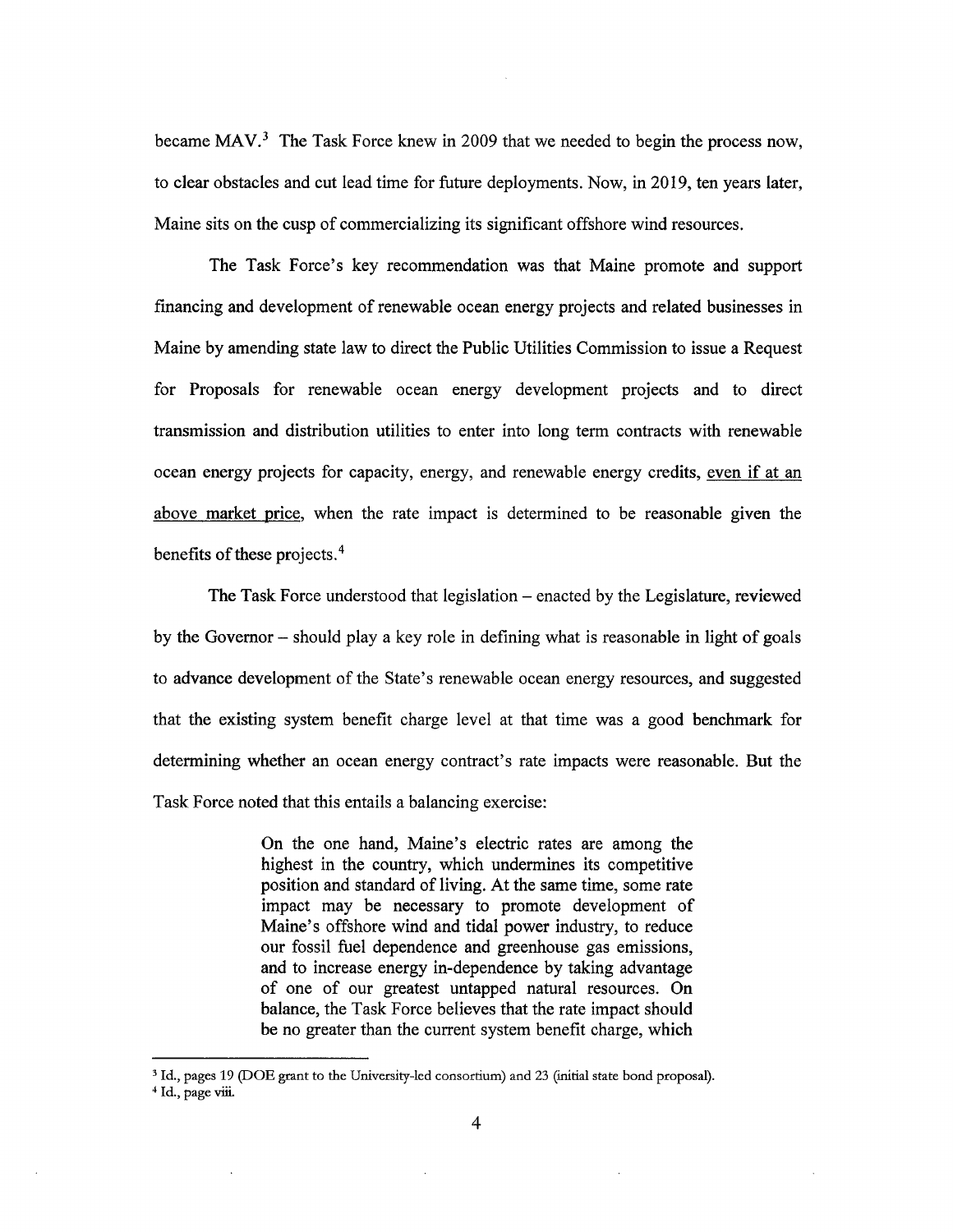is approximately \$0.0015 per kilowatt hour, and adds less than one dollar to the average residential monthly utility bill. $<sup>5</sup>$ </sup>

When the Legislature enacted the OEA in 2010, it adopted virtually all of the Task Force's findings and recommendations. The preamble, finding sections, policies and activities prescribed by the Legislature in the OEA all point to the overarching issue of overreliance on oil to heat our homes and fuel our vehicles and fossil fuels to run our electric power plants. The OEA also includes the Task Force's additional finding that climate change, caused primarily by the burning of fossil fuels, may in fact pose an even greater threat to the environment, economy, social fabric and human health."<sup>6</sup>

Through the OEA, the Legislature established a series of Maine policies implementing the Task Force's recommendations. The Legislature revised Maine's statutory offshore wind power goal to a transformational level  $-5,000$  megawatt of offshore wind by  $2030 - a$  power source that would enable Maine to electrify in every sense, including heat for our homes and fuel for our cars.<sup>7</sup>

Finally, the Legislature directed the Commission to issue a Request for Proposals for renewable ocean energy development projects – and to order our transmission and distribution utilities to enter into long term contracts with renewable ocean energy projects for capacity, energy, and renewable energy credits. Just as recommended by the Task Force, contracting under the Ocean Energy Act can even be at an above market

<sup>&</sup>lt;sup>5</sup> Id., page 39.

<sup>°</sup> Id., page 1

<sup>7</sup>P.L.2009 ch. 615 §A-4.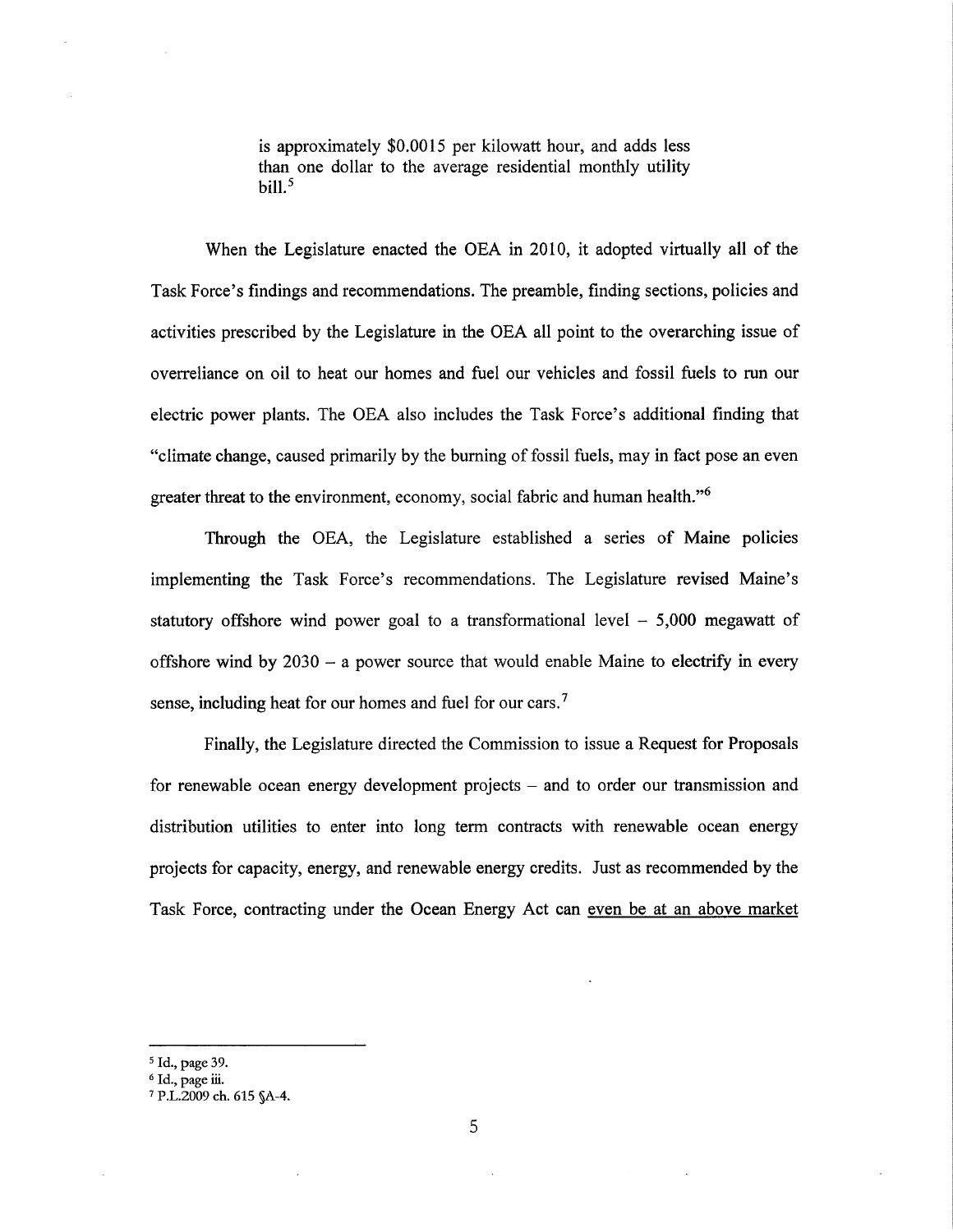price, within the bounds of the reasonable rate impact that the Legislature specified in the statute  $-$  \$0.00145 per kilowatt-hour.<sup>8</sup>

In remarks on the Senate floor prior to unanimous enactment of the OEA, bill sponsor and Energy and Utilities chair Barry Hobbins noted that the original legislation had been amended to "address all of the concerns with the different stakeholder groups [including the Maine Lobsterman Association and the Maine Municipal Association]."<sup>9</sup> The then-chair and now current Public Advocate also in discussing the statutory goal of 5,000 megawatts by 2030 said that: "over time, it's been shown through extensive research that this new energy can provide for heat and transportation in abundance, which would reduce the state's reliance on imported fossil fuels."<sup>10</sup>

The Legislature set the stage for the MAV project in 2009 when it enacted an \$11 MM offshore Wind research bond that was subsequently approved by voters, The Legislature acted again in 2013, when it passed the Omnibus Energy Act (P.L. 2013 ch. 369) and An Act to Provide for Economic Development with Offshore Wind Power (P.L. 2013 ch. 378) and specifically directed the Commission to conduct a second offshore energy solicitation and also specifically removed any doubt about whether the MAV project would qualify to be considered under the OEA. The current Public Advocate, along with House Minority Leader Kenneth Fredette and former Senator John Cleveland, was one of the three primary co-sponsors of the Omnibus Energy Act, and these three together brokered the critical amendment that became part of P.L. 2013 ch. 378, which not only specified the second solicitation, but directed the Commission to "make every

<sup>° 1</sup>d., §A-6.

<sup>&</sup>lt;sup>9</sup> Remarks of Senator Hobbins, Legislative Record - Senate, Monday April 5, 2010, page S-1745.  $10$  Id.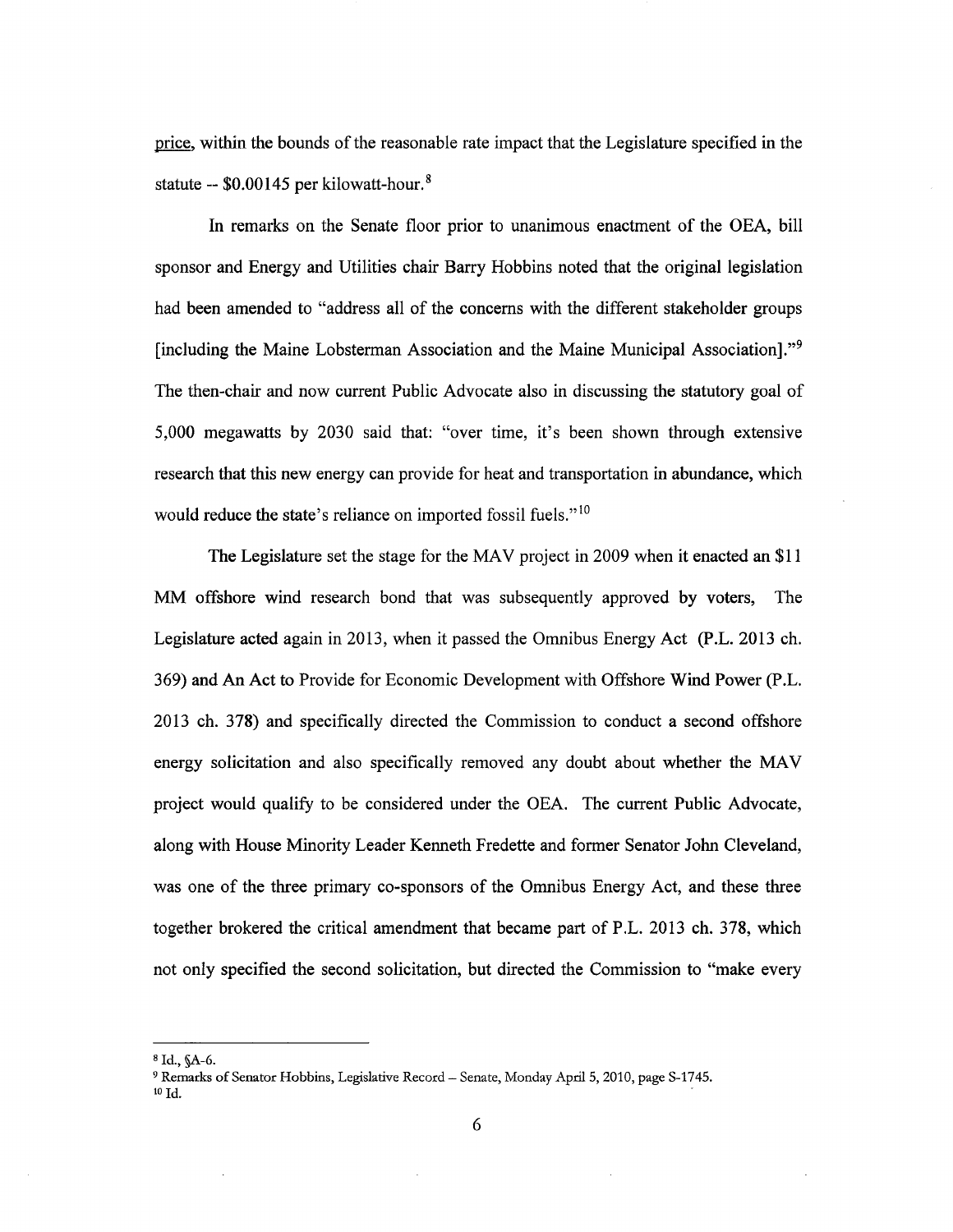effort to finalize a contract under this section."<sup>11</sup> It should be noted that this language arose in the context of conducting the second solicitation directed by this Public Law.

This legislative effort was supported by the Governor who issued a press release on June 27, 2013 saying in part:

[t]he hard-working citizens who fund the University every year would be pleased to see that their ratepayer dollars are going to a project that will benefit Mainers, rather than subsidizing a foreign oil company,<sup>†</sup> the Governor said. 'Our own university has made significant progress in offshore wind technology recently and we have already invested millions into this research.'<sup>12</sup>

After conducting that solicitation, and selecting the MAV project for negotiation

of a Term Sheet negotiated between the PUC, CMP, MAV and this Office (along with

input from the Governor's Energy Office which sent a letter of support for approval of

the Term Sheet to the Commission), the Commission deliberated and approved the Term

Sheet in the 2014 Orders. In the four years since the approval of the Term Sheet, the

MAV project has, among other things:

- been selected as an alternate by the DOE under the DOE's offshore technology demonstration program;
- been subsequently up-selected as a primary project by DOE;
- negotiated a community benefits agreement with Monhegan Plantation;
- been the intended beneficiary of a voter-approved intermodal transportation bond to create project infrastructure at Mack Point;
- been publicly supported by Senators Susan Collins and Angus King and all four legislative leaders;
- successfully negotiated a binding \$40 million contract for further DOE support;
- expended millions of dollars and thousands of man-hours in project design, engineering, interconnection, public outreach and financing efforts; and
- <sup>0</sup>converted the Term Sheet into a power purchase agreement after discussions with the Commission, CMP and this Office.

PL. 2013 ch. 373 §6.

<sup>&</sup>lt;sup>12</sup> Office of Maine Governor Paul LePage, Amendment Allows University of Maine to Compete for Offshore Wind Project, June 27, 2013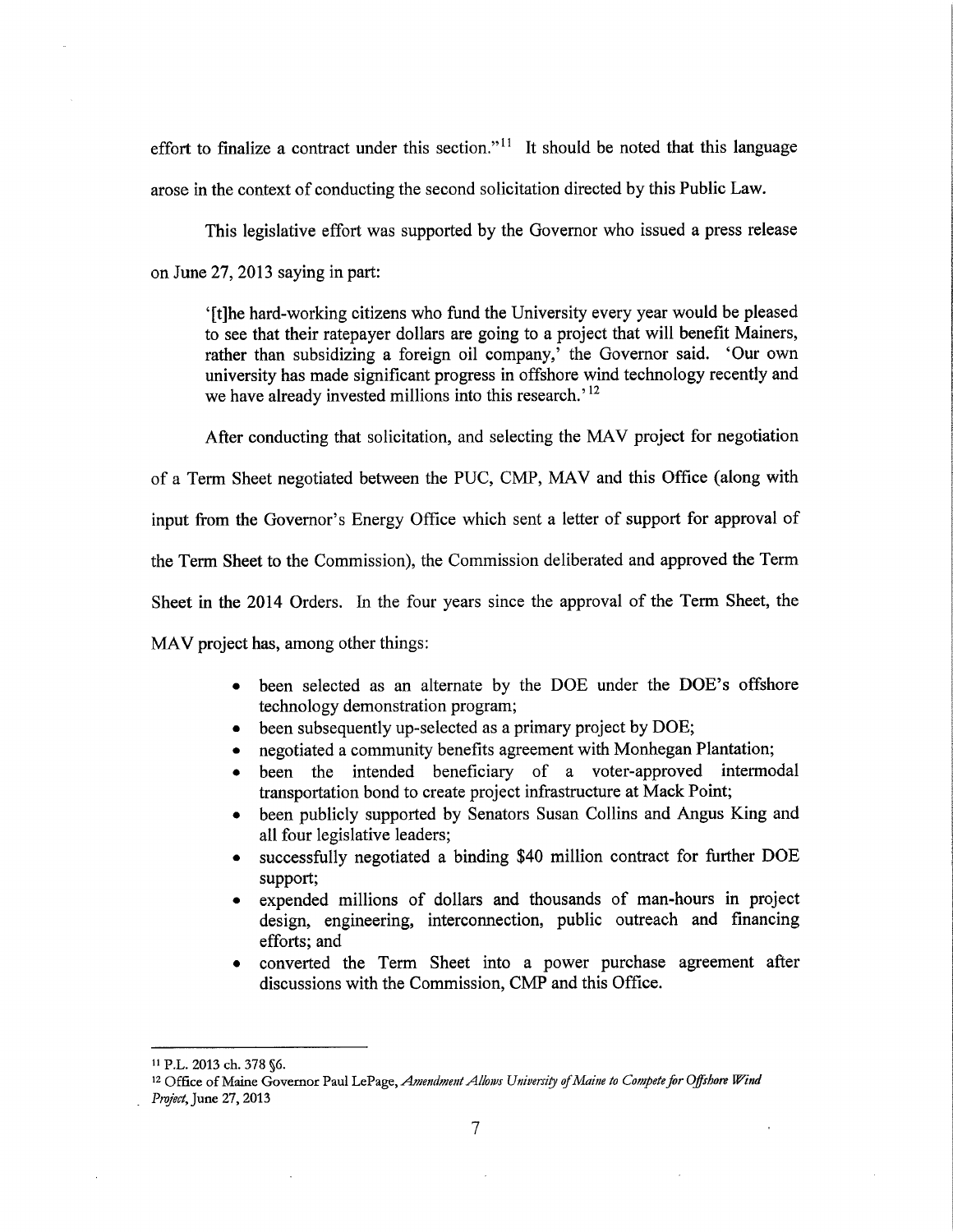### THERE ARE NO CHANGED CIRCUMSTANCES THAT JUSTIFY RECONSIDERATION OF THE 2014 TERM SHEET

In its 2018 order, the Commission cites a series of facts and asks if one or more of

these facts should serve as a basis for reconsideration. These facts include:

- $\bullet$  whether the OEA's preamble related to volatility of fossil fuels and/or its mention of Maine's renewable portfolio standard could serve as a basis for reconsideration of the 2014 Orders;
- whether the technological advancements of the offshore wind industry in recent years are likely to reduce the benefit as originally proposed by the MAV technology;
- whether the increased interest in and development of offshore wind projects by other states would reduce the potential economic benefits proposed by the project for a second potential project beyond the current MAV project ("MAV  $II$ ");
- Whether changes since 2014 to the project ownership structure, interconnection location, and Monhegan local benefits should serve as a basis for reconsideration as potentially changing the Commission's finding with regard to its 2014 Orders.<sup>13</sup>

The straightforward answer to all these questions is No. Even if the Commission's questions were not asked after four years of reliance on the 2014 Orders by MAV, various Maine state agencies, the DOE, and numerous Maine individuals and businesses; none of the cited circumstances, either singly or collectively, rise to the level of signi cance that should be required when deciding whether to reconsider a prior Commission decision, especially one that is four years old. This Office considers the Commission's discretion under Section 1321 to be broad and powerful. This power alone requires that its use be circumscribed by necessity and not by insignificant circumstances.

While this Office assumes that MAV will provide detailed answers to the Commission's questions, such detailed answers do not mean that reconsideration is

<sup>&</sup>lt;sup>13</sup> 2018 Order, pages 3-6.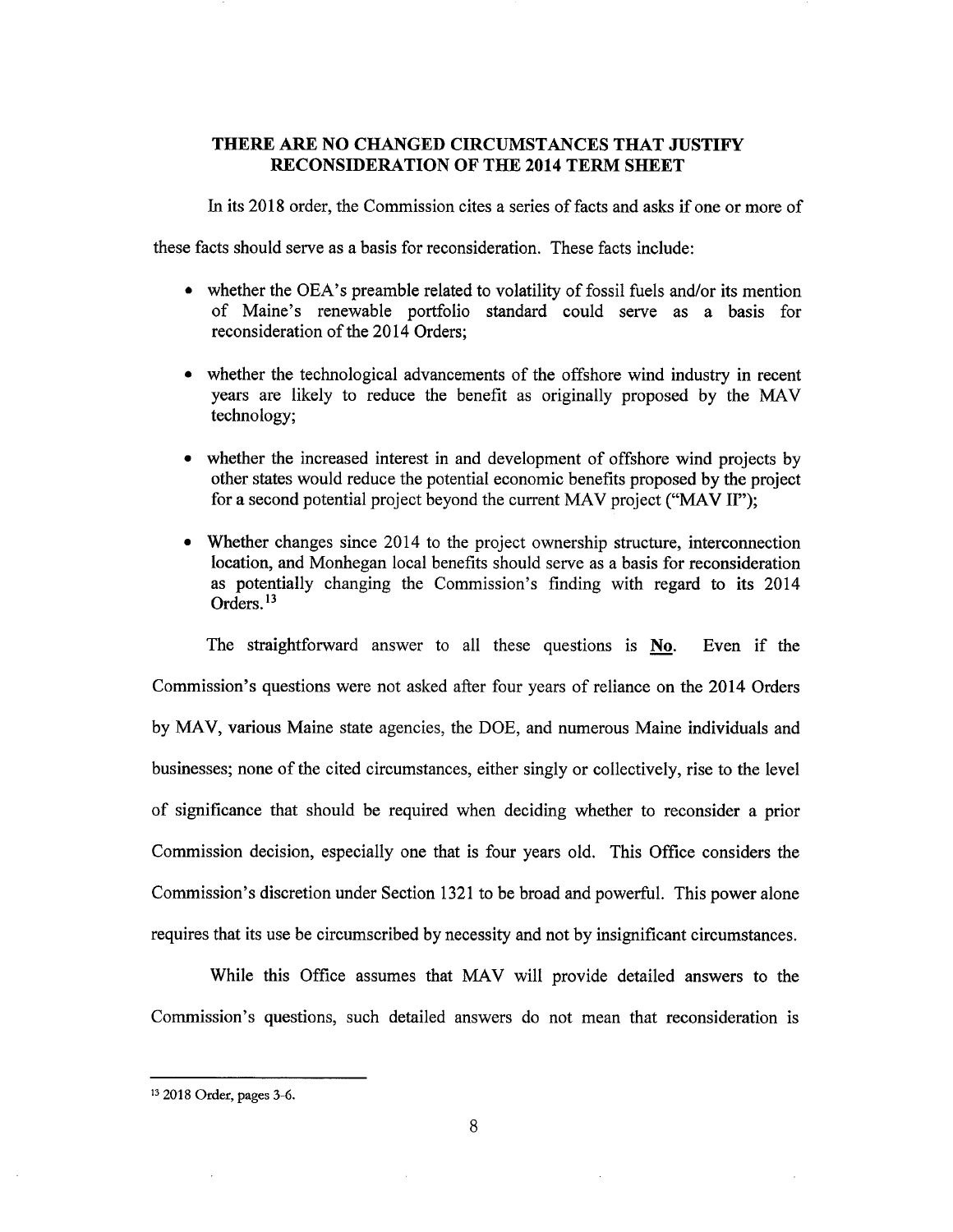justified. With regard to the preamble questions, the Commission is picking and choosing its targets carefully. The preamble in question is lengthy and the sheer weight of findings and objectives stated fall heavily on the intent of the Legislature to proceed with the OEA's solicitation, even if one of more facts change slightly. The issues of fossil fuel volatility and Maine's overreliance on such remain as vibrant and as concerning for Maine ratepayers and citizens as they did in 2010. The current Administration continues to expend efforts to reduce this reliance. Even in the unlikely event that such prices are expected to remain low in the future, the bulk of the Legislature's concerns had to do with conversion away from fossil fuels, reducing the State's overreliance on such, and the improvements to our society from broad development of renewable energy. With regard to the RPS question, Maine already had generation in excess of the portfolio requirements in 2010. The RPS was merely cited as a secondary reason for promoting renewable generation.

With regard to the question concerning technological advancements, the Office, while deferring to the engineers and scientists involved; will note that the question seems to proceed from a flawed premise. The development of larger and larger wind turbines will not reduce the benefit of the proposed MAV technology. That technology is the patented innovation of the modular concrete floating hulls. It appears that the need for placement of larger and larger turbines will result in potential demand for the MAV technology that is greater than may have been contemplated in 2014, especially as such turbines are more likely to be placed in greater depths than can be served by fixed bottom technology. Resting upon such a flawed premise, this question should not serve as a basis for reconsideration.

9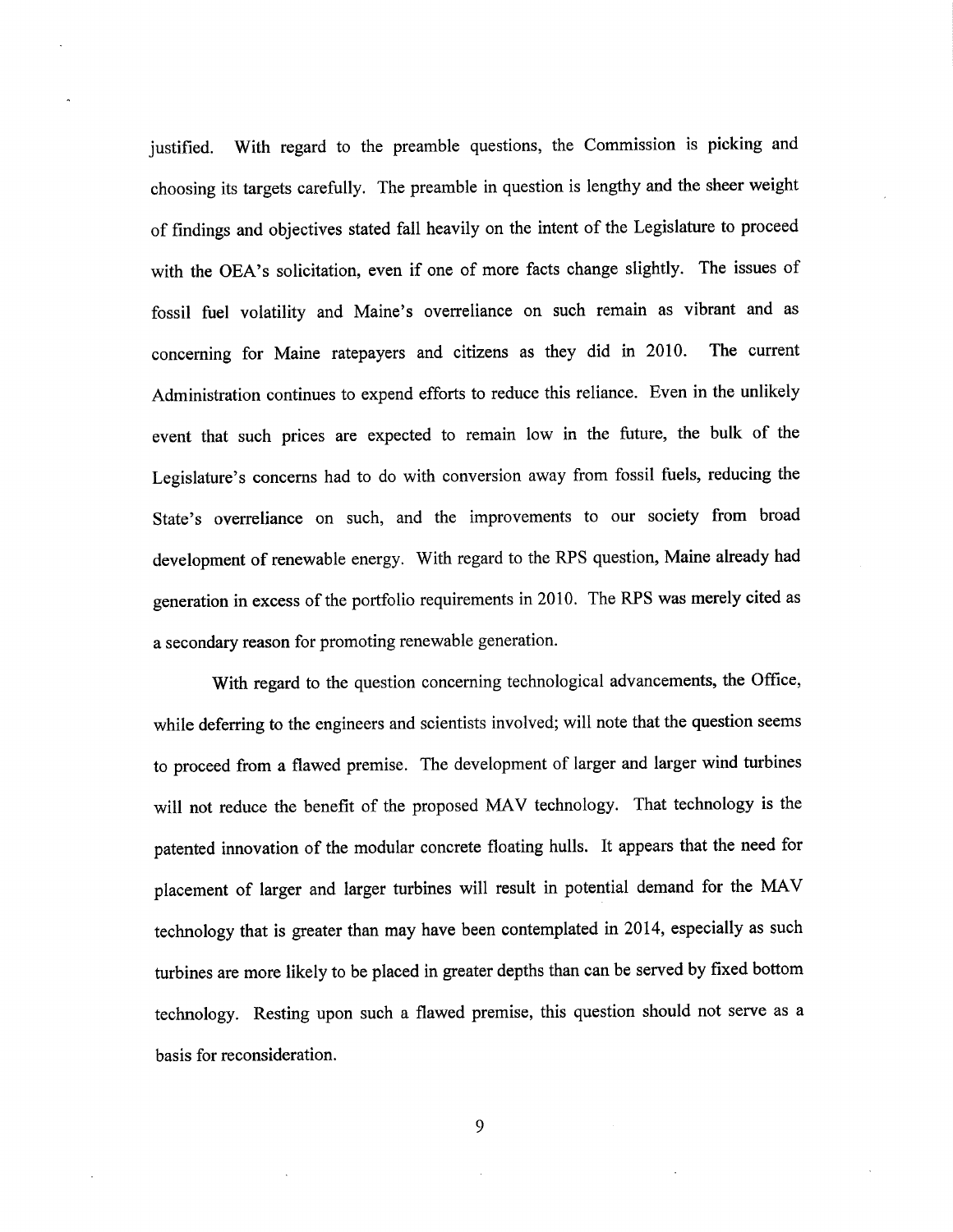The same is true for the question related to interest in other states. This Office assumes that the Commission is referring to the 1,600 MW of offshore wind being currently sought in Massachusetts, a recently issued Connecticut RFP for up to 250 MW; the New Jersey governor's decision to seek 3,500 MW and the thousands of more megawatts of offshore wind being sought by New York (both City and State), Maryland, Virginia, North Carolina and South Carolina. There may be even more opportunity, as there are suggestions for offshore wind being the solution for islands in the Caribbean. This development will only spur interest in finding solutions for floating offshore wind, as the "easy sites are gobbled up rapidly. In fact, this is the impetus in Europe now. A conservative estimate for the development of offshore wind might be 10,000 to 15,000 MW in the next decade or two. If only 10% of this development utilized the MAV technology, that would represent 1,000-1,500 MW of installed capacity. Even assuming 10 MW turbines, that would mean 100-150 floating hulls. If these are manufactured in Maine and floated to their final sites, it could represent as much or more economic benefit to Maine than the hypothetical MAV II of 83 turbines and 498 MW. The fact that this technology is American "developed, designed and built" and the fact that it can be towed by Jones Act-compliant vessels, in fact gives MAV a greater opportunity than was anticipated in 2014. Simply because the expected benefits could be greater than hoped for in 2014, does not constitute a basis for reconsideration.

Finally, the questions on "project specific circumstances" also cannot serve as a basis for reconsideration. The Commission has had ongoing discussions with MAV for nearly a year before the 2018 Order. It was aware of the substitution of Naval Energies for Emera, and the ongoing efforts related to onshore interconnection location and the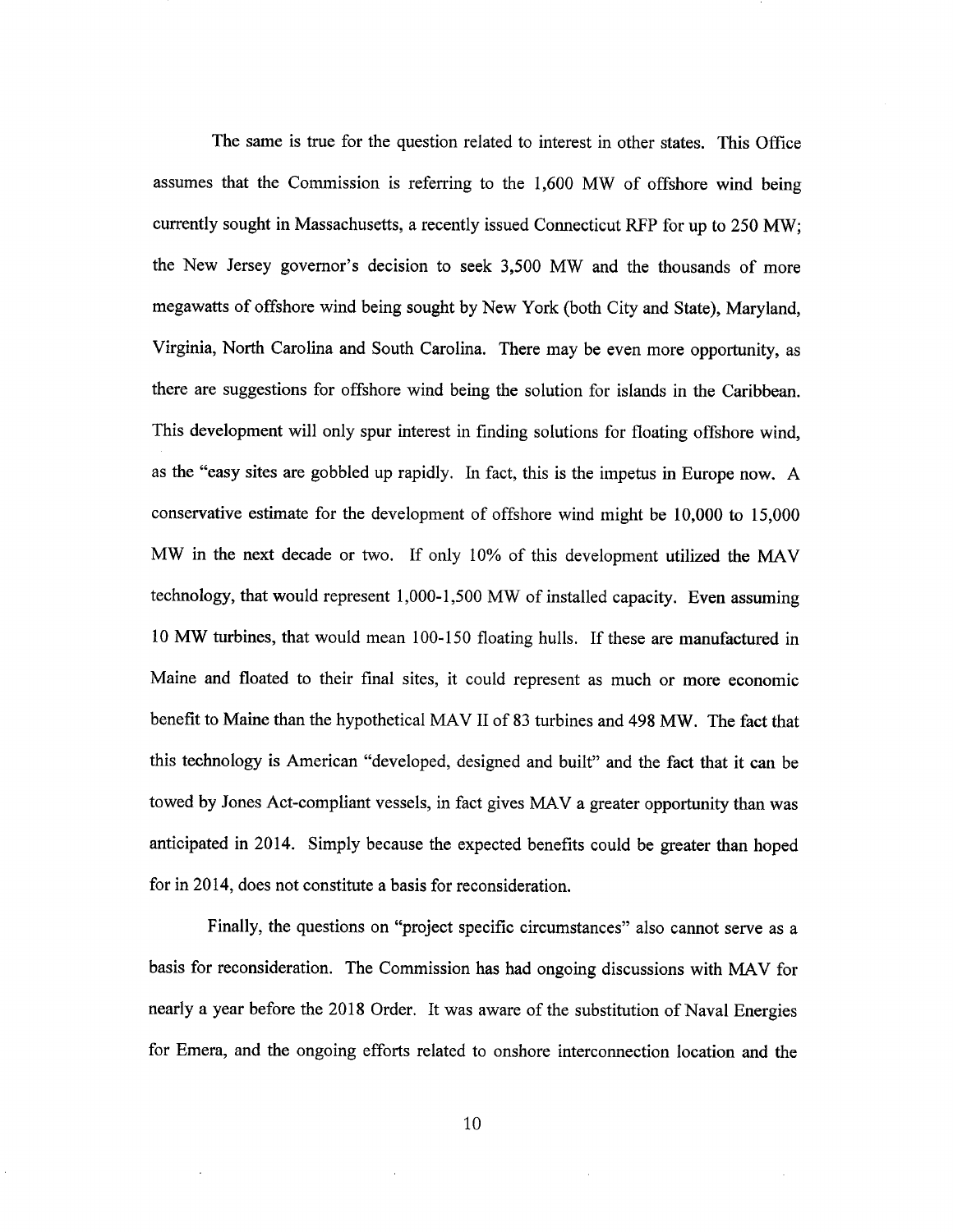Monhegan community benefits agreement. If anything, Naval Energies strengthens the MAV team, and greatly broadens the potential geographic scope for application of the MAV technology.<sup>14</sup> As for the interconnection siting issues, the Commission specifically found in 2014 that such are not within the Commission's authority pursuant to the OEA<sup>15</sup>. As noted then, other state and federal agencies will address any potential impacts from related activities. Finally, the Commission also decided in 2014 that it had no objections to the community benefit provisions contained within the Term Sheet "or to additional community benefits."<sup>16</sup> This Commission has never intervened in local community benefit agreements, especially where such was unanimously endorsed by a popular vote, and should not do so now.

## LAW AND PUBLIC POLICY DO NOT SUPPORT REOPENING A FOUR-YEAR-OLD DECISION

The Commission is apparently relying on its authority under 35-A M.R.S. §l32l in requesting comment as to whether it should reconsider the 2014 Orders. While the plain language the statute gives the Commission broad discretion in reconsidering any order, that discretion is not unlimited. The Commission cannot and should not reconsider rules without appropriate justification for doing so. Were any party moving to seek reconsideration, the burden of providing an adequate showing for such action would fall on that party, and in the case of the Commission seeking to do so on its own, the burden falls on the Commission exactly as it Would on any other moving party. This burden would be to first show that the conditions upon which the 2014 Orders were based have changed significantly. Note that this requirement is not met by the fact that any condition

<sup>&</sup>lt;sup>14</sup> https://www.naval-energies.com/en/who-we-are/presentation/

<sup>&</sup>lt;sup>15</sup> 2014 Orders, Part Two, page 16.

<sup>16</sup>Id.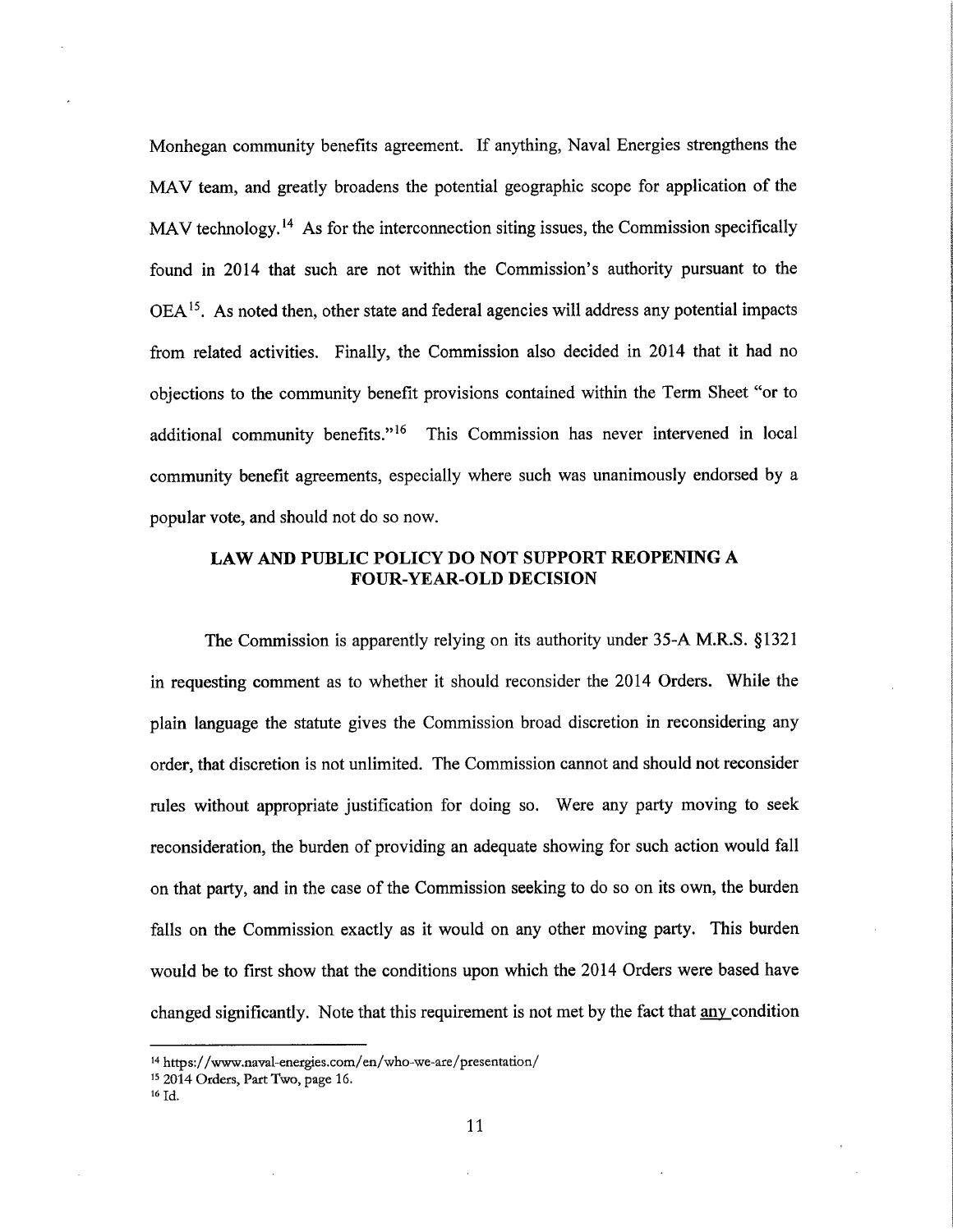existing in 2014 has changed; but rather that a significant number of the significant conditions upon which the 2014 orders were based have changed in a way that would have affected the decision of the Commission in 2014. As discussed above, this situation does not exist here.

In addition, reconsideration under §1321 is very different when the Commission is acting in its quasi-judicial role such as when approving rates, charges or schedules of regulated utilities or competitive energy providers (which by the way is the enumerated list of orders in §l321) versus when it is acting, as it is here, as the counterparty to <sup>a</sup> contract. When the Commission is directly involved in the negotiation of terms sheets, contracts, and contract amendments, it cannot pretend that it is not a party in interest to the underlying transaction. The Commission's own rules at Ch. 316 hold all parties to a standard of commercial reasonableness. Here Where the Commission is the real party in interest, it should be held to that same standard. It is also noteworthy that the Term Sheet and the 2014 Orders did not provide that the Term Sheet was to be nonbinding. It is customary and commercially reasonable practice to include in term sheets any conditions excusing one or both parties from continuing to execution of a definitive agreement. This lack of a "nonbinding clause" is especially noteworthy now since the long-term contracting statute of §3210-C was amended in 2017, three years after the MAV Term Sheet was approved, to specify that term sheets are nonbinding, preliminary documents. In the absence of that statute, the absence of such a clause in the Term Sheet, the length of time that has elapsed and the reliance of MAV and many other private companies, and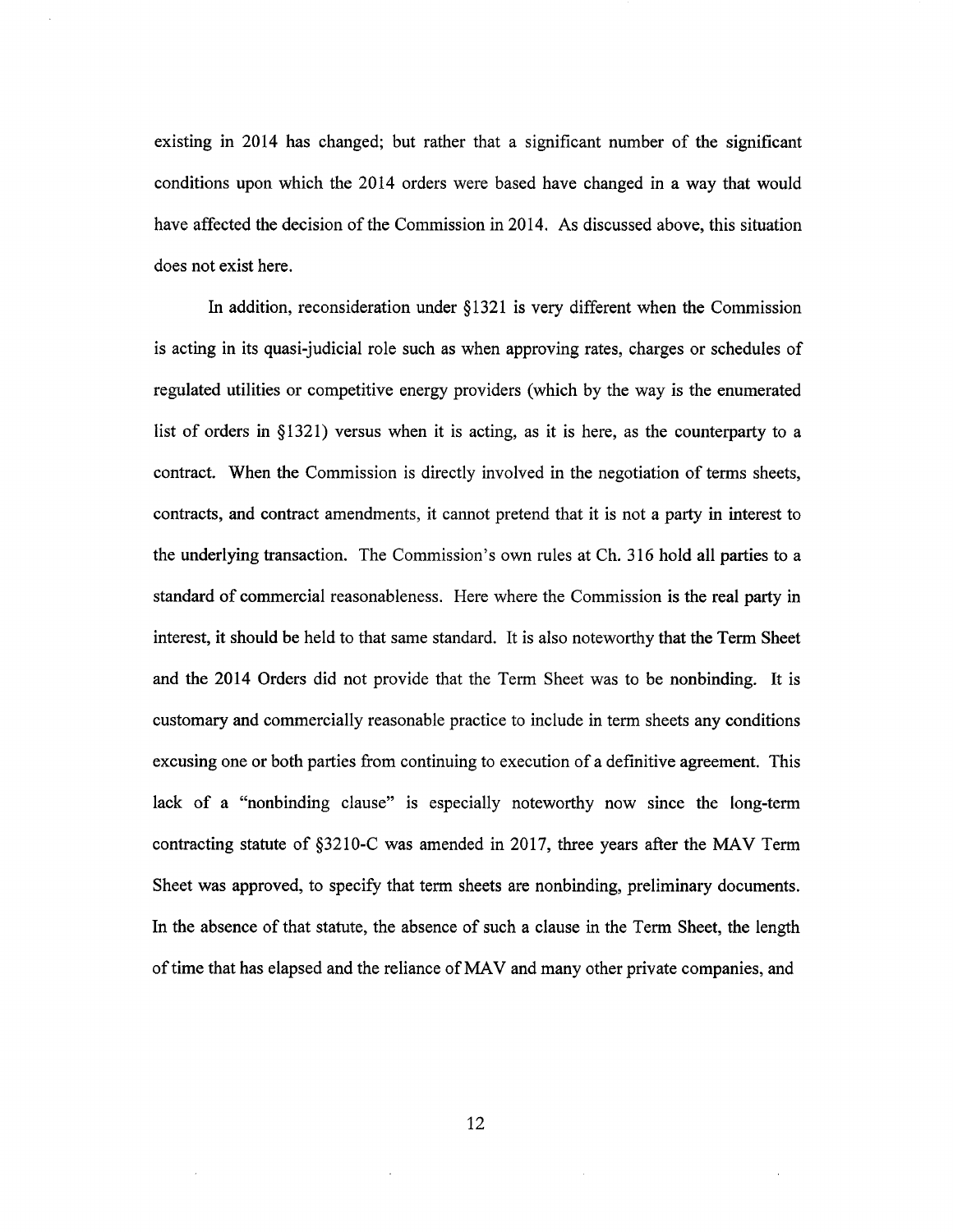federal and state agencies and officials, the Commission should ensure that it is acting in a commercially reasonable and fair manner before unilaterally acting in this instance.

In addition, the history of Maine's support for offshore wind energy and general, and the University of Maine-led effort that has resulted in the MAV project, should be respected by the Commission. Much of this has been discussed above. Numerous public expressions of support have been made by many federal and state officials, including letters in support sent to both the Commission and the DOE from the Governor's Energy office and legislative leadership. The Chief Executive has expressed his desire that Maine state government not change its mind "every three months." This concern is even more acute after four years have passed since the initial decision. In his recent State of the State, the Chief Executive also stated that the State should not let state-funded patents "lie on the shelf" collecting dust. That is precisely what the MAV project is about; commercialization of project-related University of Maine patents. Finally, the Commission should not reconsider its approval of the Term Sheet after four years have elapsed and the only significant change which may be identified by some, is the make-up of the Commission. Such action has a chilling effect for investment in the state and in confidence about the State's commitments to private parties. Only the Legislature may cancel state contracts without cause. Whether or not there is already a contract in place for MAV is a question perhaps for another day, but it is clear from the discussion above that no substantive cause for reconsideration of the Term Sheet exists. The Legislature has not changed its mind about ocean energy and this project. The Commission should do the same.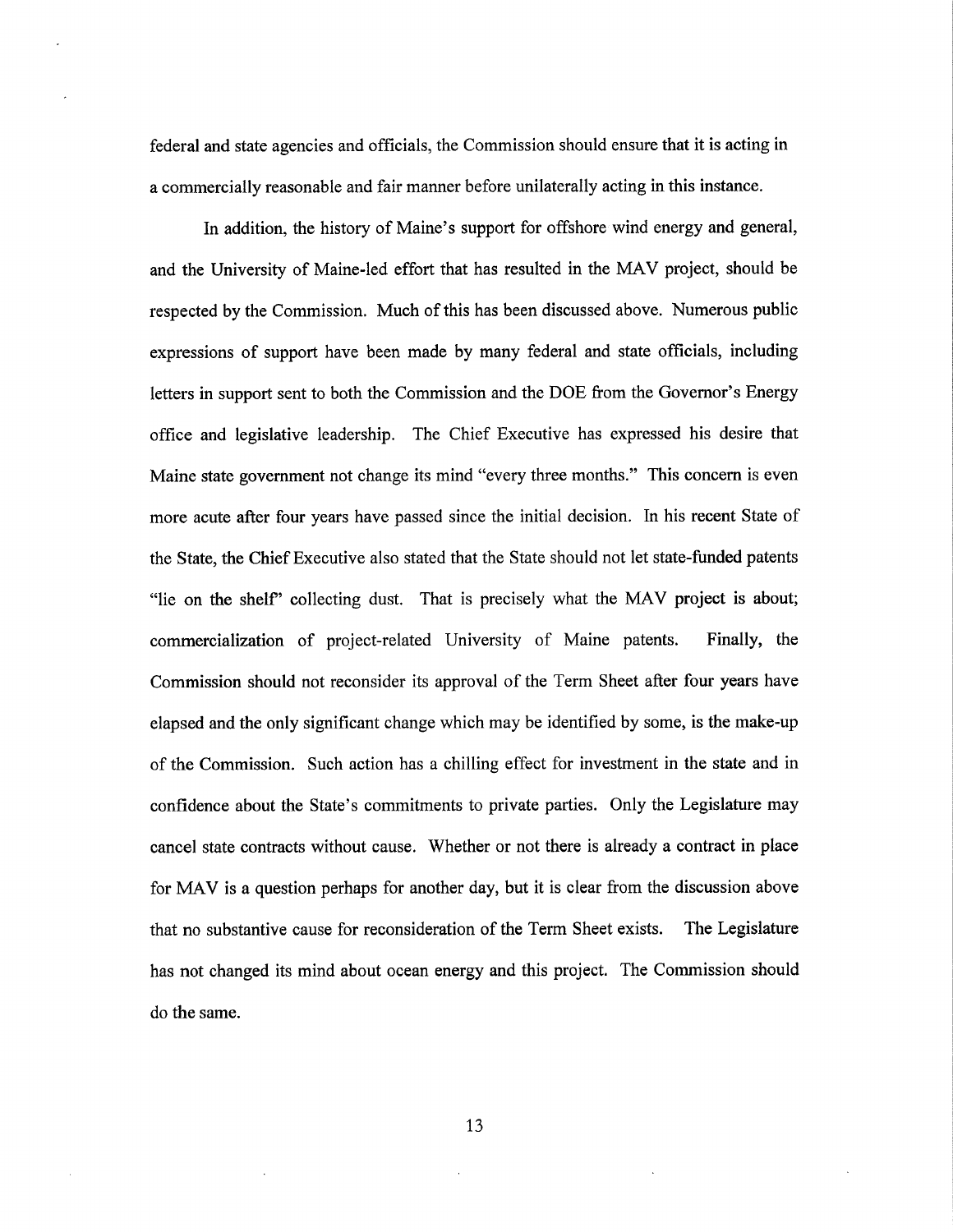## THE PROPOSED POWER PURCHASE AGREEMENT INCORPORATES THE OPA'S SUGGESTIONS AND IS CONSISTENT WITH THE TERM SHEET, THE 2014 ORDERS, AND APPLICABLE LAW

At various times since 2012, this Office has filed comments in this docket, sometimes in support of certain projects, sometimes requesting Term Sheet changes that might reduce risks to Maine ratepayers. One consistent theme has been that the decision on the mechanism for a long-term contract was made by the Legislature in the OEA. Upon review of the proposed MAV power purchase agreement, this Office has determined that it does indeed meet the objectives of the OEA; and as seen below, the proposed contract directly addresses our previously expressed concerns.

This Office had previously expressed concern over the description of the Available Ratepayer Fund (ARF) mechanism contained in the Term Sheet. However, these concems have been addressed within the proposed MAV contract by use of frequent monitoring of the ARF balance and provision for additional financial security, if needed to reduce ratepayer risk, potentially several times annually. This frequency of monitoring and adjustment, if necessary, resolves our concerns. This Office had also previously expressed concerns about the provision of the Tenn Sheet suggesting that MAV might provide free electricity to the Monhegan District. Our concern was that such might establish a Commission precedent with unintended consequences. We have now had an opportunity to review the final Monhegan Plantation agreement, and note that it does not contain such a provision. We also understand that the agreement was adopted by a unanimous vote of the residents of the Plantation attending a public meeting on whether to adopt the agreement. Our concerns are resolved by the final agreement.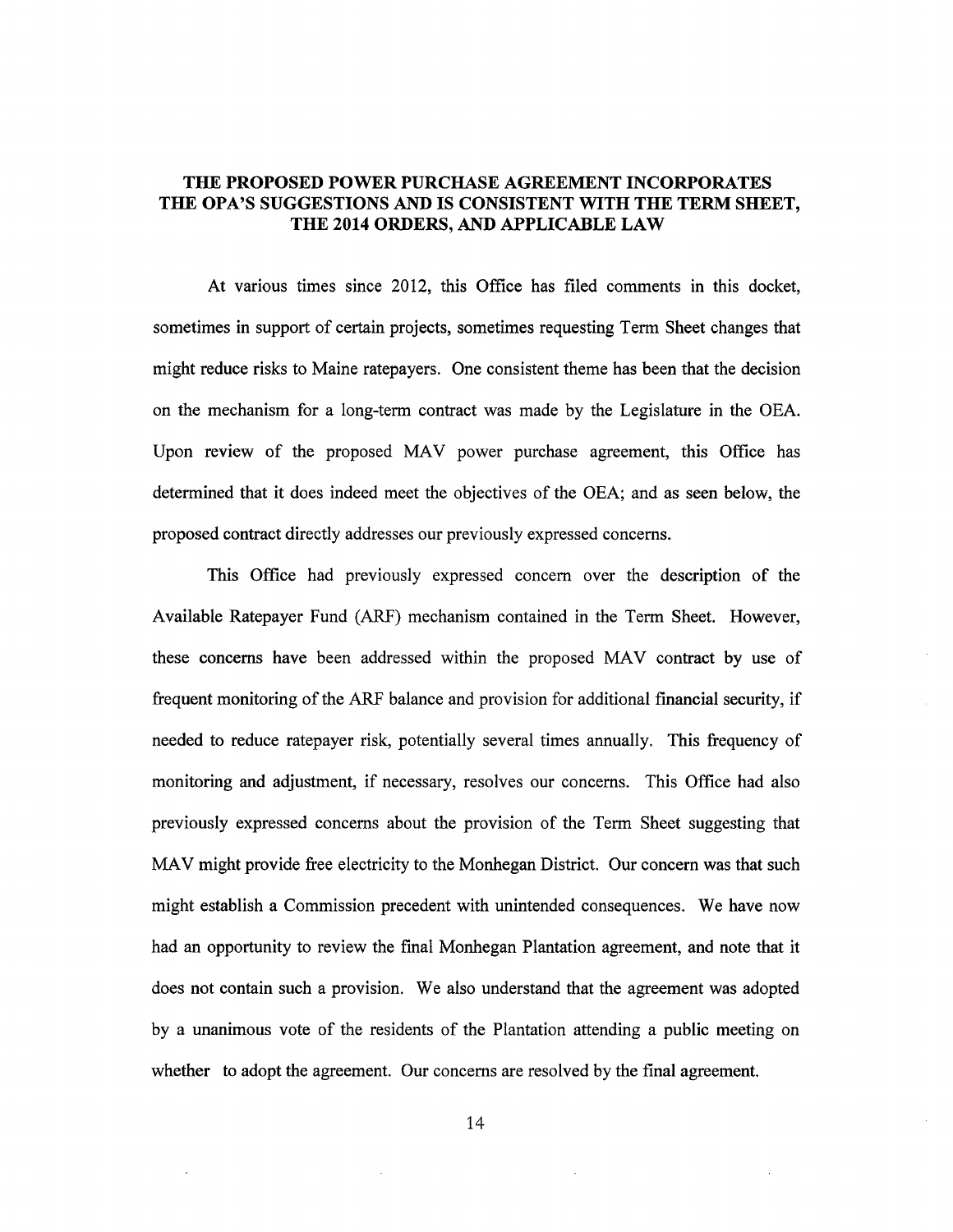We have also reviewed the power purchase agreement regarding its consistency with the Term Sheet, the 2014 Orders, and the Act. As noted above, when enacting the OEA, the Legislature made its primary purpose the promotion of ocean energy technology demonstration projects, which would provide both project-specific economic benefits, as well as future economic benefits from potential larger-scale development which would not be subsidized by Maine ratepayers. Whether the technology is guaranteed to provide such future benefits is not relevant to the charge of the OEA. This Office has determined that the proposed MAV power purchase agreement meets the objectives of the OEA; is consistent with the Term Sheet and the 2014 Orders, and more specifically notes that the contract resolves all concerns previously expressed by this Office with regard to the Term Sheet.

.

### **CONCLUSION**

Maine has come a long way in the steadfast pursuit of our opportunities in ocean energy. For diverse reasons – including but not limited to the price and volatility of fossil fuels, and environmental and economic considerations  $-$  for over a decade Maine policy has unwaveringly supported offshore wind development within the statutory bounds created by the Legislature. The Commission has played a significant role in this process to date, from keeping the Legislature informed as it established policy, to implementing that policy through the offshore wind solicitation and contracting process. The process is nearly complete. To change course at this very late stage would jeopardize or lose many of the benefits that Maine has pursued for years, to the great harm of the using and